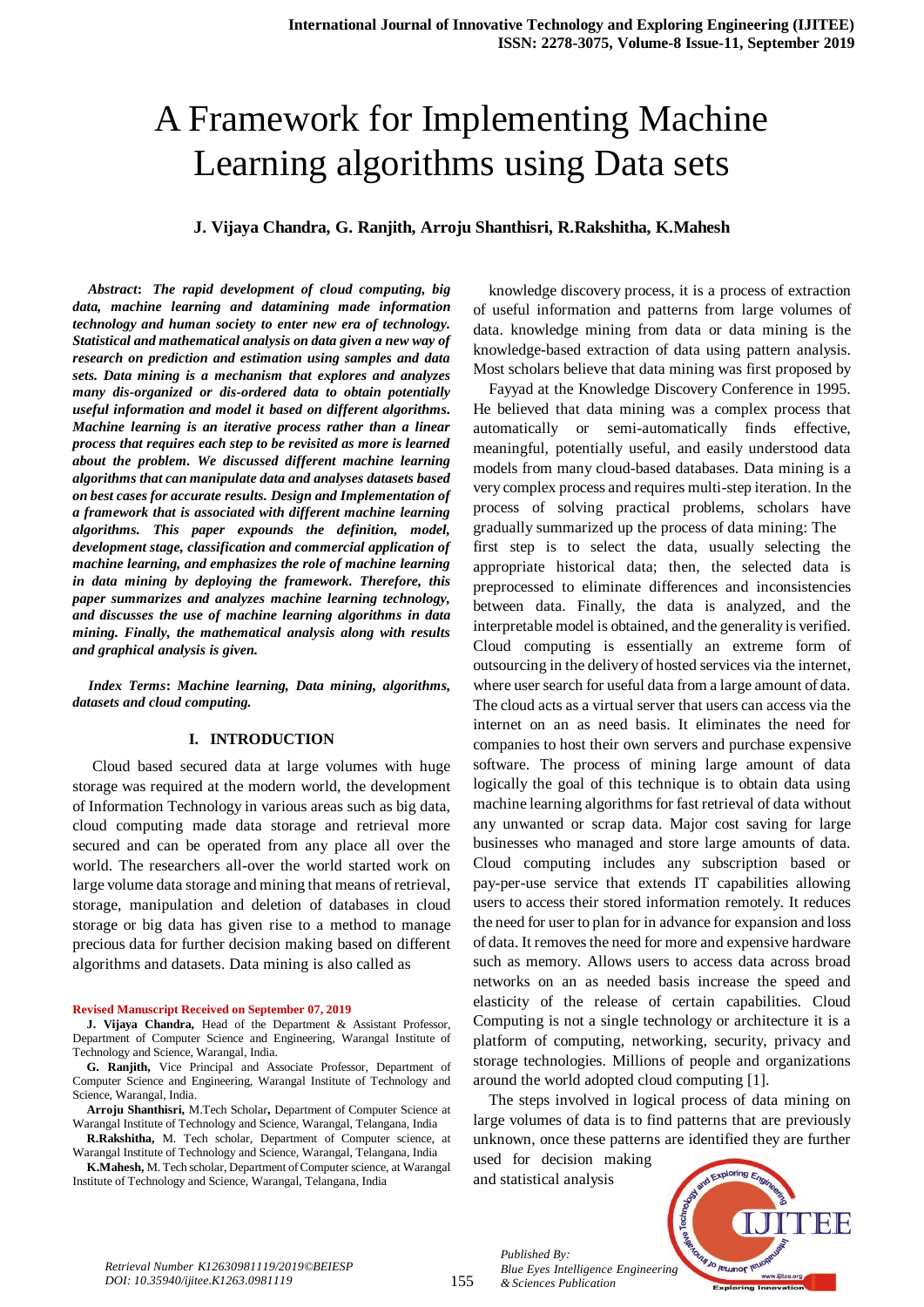#### **A Framework for Implementing Machine Learning algorithms using Data sets**

for further development of the data retrieval and manipulation. The major steps involved in this process are exploration, pattern identification and deployment [2]. The Open and distributed service system of cloud computing provides data exploration as a step where the data is cleaned and transformed into another form, and important variables and then nature of data based on the problem are determined. Where the next step is pattern identification the data is refined and defined after the exploration, where the specific variables and chooses the best prediction and analysis. Finally, the deployment is the step where the implementation takes place,

that is the patterns that are deployed for the desired outcomes [3].

#### **II. RELATED WORK**

In cloud computing every component is available through internet, so there are high chances of security breaches that are the risks, threats, vulnerabilities and attacks by intruders and hackers. Social networking became popular over the past decade, cyber attackers using social media for identification of their target. Cloud Storage enables users to store data remotely and retrieve on requirement of the cloud user, without maintaining any software or hardware. Security limiting an organization moving to a cloud. "You can have security and may not have privacy, but you cannot have privacy without security", so the privacy and security are interrelated. The knowledge-based privacy varies widely based among and sometimes within countries, cultures, and jurisdictions. It is shaped by public exceptions and legal interpretations; Privacy rights or obligations are related to the collection, use, disclosure, storage, and destruction of personal data that is personally identifiable information [4].

 Data mining is a cross-cutting discipline that needs to combine knowledge and statistical analysis. The main characteristic embodied in the combination of data mining and machine learning is the emphasis on the characteristics and distribution of data. Those features are mainly reflected in the application of machine learning in big data [5].

 Machine learning is a learning method that automates the acquisition of knowledge. Machine learning plays an important role in artificial intelligence research. An intelligent system without learning ability cannot be regarded as a real intelligent system, but the intelligent system in the past was generally lack of learning ability. For example, they cannot correct themselves in time when they encounter errors. It does not automatically acquire and discover the required knowledge. Its reasoning is restricted to deduction and lack of induction. Therefore, they can only prove existing facts and theorems, and cannot find new theorems, laws and rules. It does not improve its performance by accumulating experience. With the further development of artificial intelligence, these limitations are becoming more and more prominent. In this situation, machine learning has gradually become one of the core of artificial intelligence. Its application has spread to all over branches of artificial intelligence, such as expert systems, automatic reasoning,

natural language understanding, pattern recognition, computer vision, intelligent robots and other fields [6].

According to the machine learning and artificial intelligence viewpoint, learning is the enhancement or improvement of the system's ability in its repeated work based on algorithms and statistical methods. When the system performs the same or comparable tasks at the subsequent time, it will be better or more well-organized. Machine learning is an important way for computers to acquire knowledge and an important indicator of artificial intelligence. It is a discipline that studies how to use computers to simulate or realize human learning activities. It is to study how to make machines obtain new knowledge and skills by identifying and using existing knowledge. It is generally believed that machine learning is a process of acquisition knowledge with a specific purpose. Its internal performance is a process of knowledge growth from unknown to known. Its external performance is the improvement of some performance and adaptability of the system, so that the system can finish the task that could not be completed or better completed [7]. Based on the learning definition we can establish the basic model. The external environment is a collection of external information expressed in some form, which represents the source of external information. Learning is the process of processing external information into knowledge. First, external information is obtained from the environment; and then the information is processed into knowledge and the knowledge is put into the knowledge base. The general principles of execution are stored in the knowledge base. The execution link is the process of using knowledge in the knowledge base to complete a certain task and feeds back some information that obtained in the process of completing the task to guide further study. process of completing the task to guide further study [8]. In the first stage, in the 1950s the main method was to construct the neural network and self organizing learning system, and the learning performance was the feedback adjustment of the transmission signal of the threshold logic unit. In the second stage, in the early 1960s scholars began to study concept-oriented learning, which is symbolic learning. In concept acquisition, the learning system constructs the symbolic representation of concepts by analyzing many positive and negative examples of relevant concepts. In the third stage, in the middle of 1970s, the first symposium on machine learning held in Carnegie Mellon University. It marks machine learning as an independent field of artificial intelligence. In the fourth stage, from the late 1980s to the present, machine learning research has entered into the fields of automation and pattern recognition. Various learning methods began to inherit and began to move from the laboratory to the field of application [9]. The Advanced Persistent Threat is an adversary, that will target an organization, the major aim is to stay for a long-time access and the goal is data extraction. APTs are stealthy, targeted, adaptive and data focused.

The APTs are popular

*Published By: Blue Eyes Intelligence Engineering & Sciences Publication* 

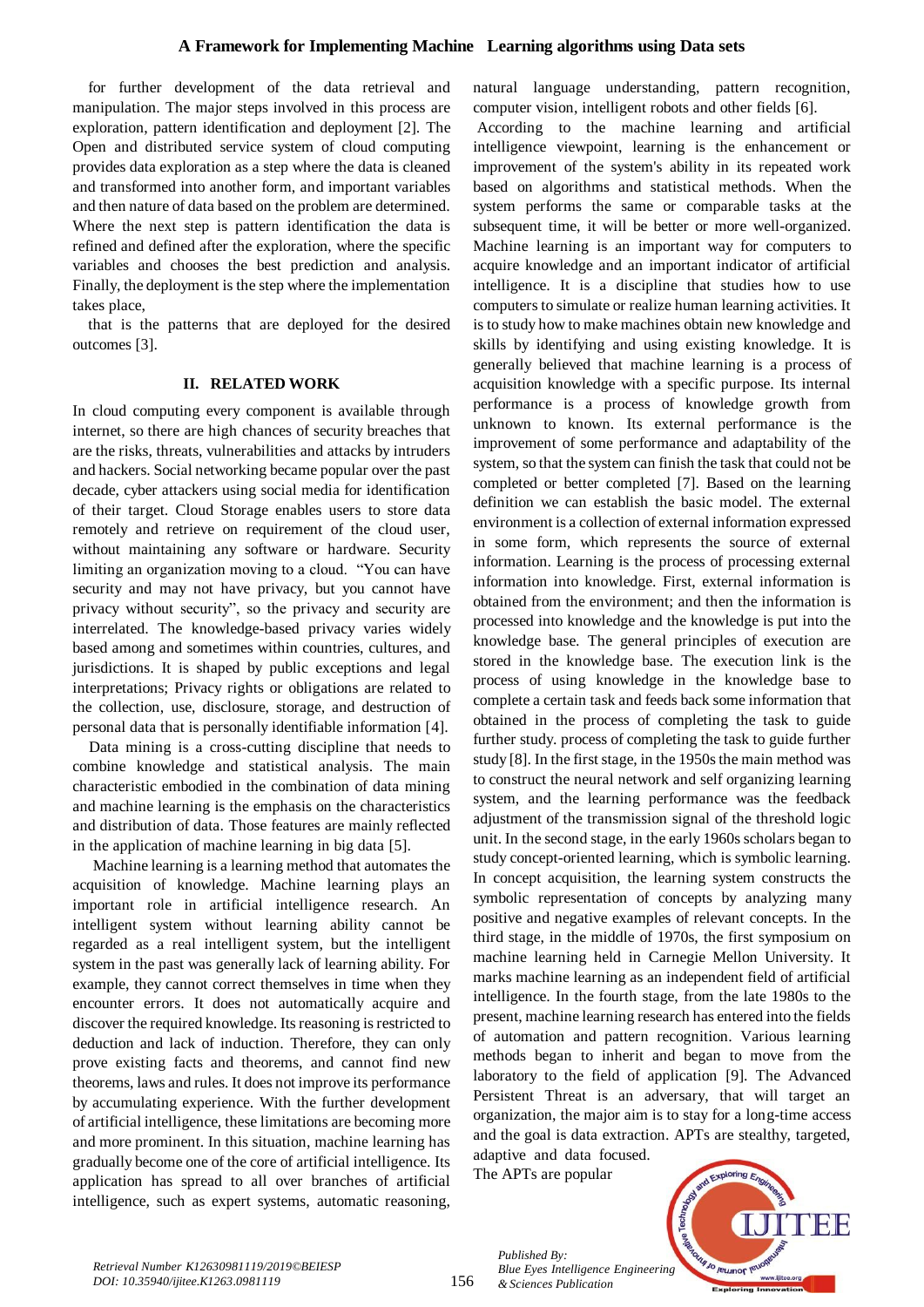and most effective because of their nature that is Persistent. Advanced Persistent Threat Attack has different phases in evaluation cycles majorly intelligence gathering, initial exploitation, command and control, privilege escalation and data exfiltration. Spear phishing has become a very common method used by those launching APTs as an entry point to an organization. To protect the organizations from regular spear phishing mails often email filters are used, the well-designed spear phishes takes only a single user to click on a link and open an attachment for an APT to begin to execute is the first phase on an attack. Advanced Persistent Attack is an unauthorized access by breaking authentication and security to the cloud and stays for a long time in undetectable stage [10].

#### **III. CLASSIFICATION OF MACHINE LEARNING METHODS**

#### **3.1 Rule Induction**

Rule induction is to produce a decision tree or a set of decision rules from the training set to classify. The main advantage of rule induction is that it has strong ability to process large data sets and is suitable for classification and predictive tasks. The results are easy to interpret and technically easy to implement.

### **3.2 Neural networks**

the neural network consists of processing nodes like human brain neurons. The input node is connected to the output node through a hidden node to form a multi-layer network structure. The neural network learns through repeated network training on historical sample data. The greatest advantage of neural network is that it can accurately predict complex problems.

#### **3.3 Case reasoning**

Each case consists of two parts: problem description and solution to the problem. After asking questions, the system will look for matching cases and solutions. Its advantage is that it can better deal with pollution data and missing data, which is very suitable for many cases.

#### **3.4 Genetic algorithms**

Genetic algorithm is a combinatorial optimization method based on biological evolution process. The basic idea is the survival of the fittest and the best or better individual. The operation process includes reproduction, hybridization and mutation. The advantage of genetic algorithm is that it is easy to integrate with other systems.

#### **3.5 Inductive logic programming**

Inductive logic programming uses first-level attribute logic to define and describe concepts. Where this technique has strong conceptual description mechanism to express complex relations. First, it defines positive and negative examples and then rank the new examples. Genetic search is based on the Darwinian Theory of survival of fittest. The algorithm carries an inductive learning approach that was initially introduced, this algorithm performs in a way like the genetic models of the natural systems and this is the reason for calling it. It exerts a constant population of individuals to search a sample of space. Every one of the population is evaluated by fitness. Thereafter, new individuals are produced by selecting the outperforming individuals that produces "offspring". The offspring will retain the features of their parents and generate a population with improved fitness. The process of producing new individuals is done by two significant Genetic Operators i.e., "Crossover" and "Mutation". Crossover operates by random selection of a point in two parent gene structure and develops two new individuals by exchanging the remaining part of parents [11].

In Knowledge discovery process, Various machine learning algorithms and mechanisms are used such as Classification, Clustering, Regression, Association Rules, Decision Trees, Genetic Algorithm, Nearest Neighbor method etc., are used.

#### **IV. MACHINE LEARNING TASKS IN DATA MINING**

In this paper we introduce a framework which uses the data mining. The framework design developed during this paper would provide the numerous data mining techniques, how they can be used for machine learning problems, in what way they work for it. Let us see what the developed framework does individually as a task

*A. Classification:* The training data set is used to obtain a classification model. Then, the classification model can automatically divide the data into multiple categories. The existing classification algorithms of machine learning include KNN classification algorithm, naive bayes classification algorithm, decision tree, artificial neural network and support vector Machine, etc [12].

*B. Regression analysis:* By analyzing the data and applying statistical methods, the relational expression between variables and variables is obtained. These inherent laws are used to estimate and predict future trends. Regression models are constructed by regression tree, artificial neural network, linear regression and logic regression.

*C. Association rules:* There are association rules among transactional data. By mining the relationship between transactional data, frequent itemset can be obtained. Based on this, the probability of certain transactions occurring simultaneously is predicted. Apriori is a classical algorithm for mining association rules.

*D. Clustering***:** By using the mining algorithm, multiple data without category labels are aggregated in several different clusters, so that the data objects in the cluster are like each other, and the data objects between clusters are different from each other. K-means is a classical clustering algorithm.

#### **V. ALGORITHMS AND MODELS**

The classifier-training algorithm uses these pre-classified examples to determine the set of parameters required for proper discrimination. Classification is a mechanism of categorization; the algorithm then encodes these parameters into a model called a classifier. It uses a specific process for identification of category or class that the data belong. The

different Types of Classification models are a) Bayesian Classification

*& Sciences Publication* 

*Published By:*

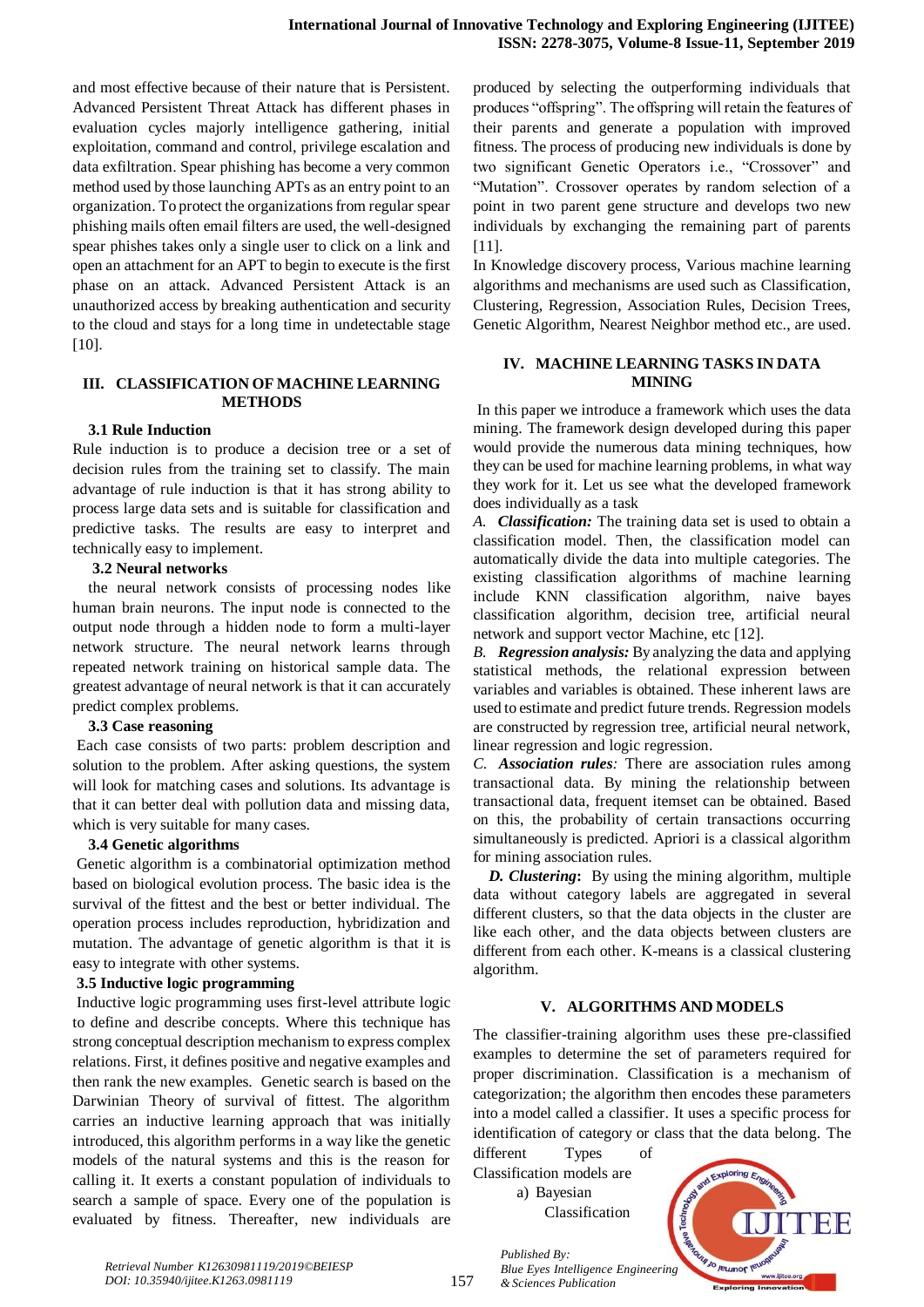# **A Framework for Implementing Machine Learning algorithms using Data sets**

- b) Neural Networks
- c) Support Vector Machines (SVM)
- d) Classification Based on Associations
- e) Random Forest (RF)
- f) Decision tree induction

After the classification the next major technique used in the machine learning is clustering, it is identification of similar classes of objects. We can further identify dense and sparse regions by using this mechanism in object space and can discover overall distribution pattern and correlations among data attributes. Its major tasks are attribute selection and data exploration and algorithm evaluation [13]. The different types of clustering methods commonly used are

- *a.* Partitioning Methods
- *b.* Hierarchical Agglomerative (divisive) methods
- *c.* Density based methods
- *d.* Grid-based methods
- *e* Model-based methods

Regression adapted for predication where Regression analysis can be used to model the relationship between one or more independent variables and dependent variables. Types of regression methods are

- *a.* Linear Regression
- *b.* Multivariate Linear Regression
- *c.* Nonlinear Regression
- *d.* Multivariate Nonlinear Regression

Association Rules are used to analyze data patterns for a given dataset, is generally very large and a high proportion of the rules, that are usually of little (if any) value. Types of association rule are

- *a.* Multilevel association rule
- *b.* Multidimensional association rule
- *c.* Quantitative association rule

Neural networks have a series of inter-related algorithms that are best at identifying patterns or tendencies on data sets and well suited for prediction or forecasting needs. Types of neural networks

*a.* Back Propagation

#### **VI. MACHINE LEARNING MODELING**

Training a model is the major task in machine learning, here the input data is divided into two datasets that are train dataset and test dataset, in general 70 to 80 percent of the input data and the remaining 20 to 30 percent of test data is considered for the test data. the data in both train and test datasets are of similar in nature as the data division will be taken place randomly, Random Numbers are used to assign data items to the partitions. The model accuracy is given out by total number of correct classifications by the total number of classifications done [15].

The Sensitivity of the machine learning model is measured by the ratio of true positive rate and the combination of true positive and false negative rate. Another measure regarding the accuracy is of confusion matrix which contains correct and incorrect predictions in the form of True positives, False positives, False Negatives and True Negatives.

The percentage of misclassifications is indicated using error rate which is measured as sum of false positive and false negative by sum of true positive, false negative and true negative.

Sometimes the model accuracy can be boosted due to correct prediction of both true positive and true negative, it may happen by coincidence, where their accuracy boosts the mode, where kappa value of a model indicates the adjusted model accuracy [14].

### **VII. IMPLEMENTATION MECHANISMS AND ANALYSIS**

Scikit-learn is a machine learning package that consists of Numpy, which is official known as Numerical Python is a library consists of multi-dimensional array objects. Pandas and mathplotlib a plotting library are used as part of implementation and associated with Scikit-learn along with seaborn is a data visualization library based on matplotlib.

```
import numpy as np
import pandas as pd
import seaborn as sns
%matplotlib inline
from matplotlib import *
import matplotlib.pyplot as plt
```
A dataset spambase is used for testing of machine learning algorithms and implementation of the code, the dataset consists of ham and spam emails, the spam mails are unsolicited or junk emails whereas the ham emails are the legitimate emails. The dataset contains 4601entities, the next step is loading the dataset into pandas using the command

#### **dataset = pd.read\_csv('c:\dataset\spambase.csv')**

The next step is organizing data into sets, that is train set and test set, where 70 to 80 percentage of data comes under the train dataset and 20 to 30 percentage of data comes under the test dataset.

from sklearn.model selection import train test split X\_train, X\_test, y\_train, y\_test = train\_test\_split(X,y,test\_size=0.2, random\_state=10)

The implementation of different machine learning algorithms on the dataset is done. We modified the linear regression method and implemented on the data set.

#### **from sklearn.linear\_model import linear regression**

**clf = linearRegression()**

# **clf.fit(X\_train, y\_train)**

# **clf.predit(X\_test)**

*Published By:*

*& Sciences Publication* 

After implementation and testing the method for the accuracy checking we implemented the following code on the data set.

#### **clf.score(X\_test, y\_test)**

Finally, the percentage of the accuracy is obtained.

# **VIII. RESULT ANALYSIS**

Comparation evaluation of the Regression methods for classification accuracy metrics on corpuses.



*Retrieval Number K12630981119/2019©BEIESP DOI: 10.35940/ijitee.K1263.0981119*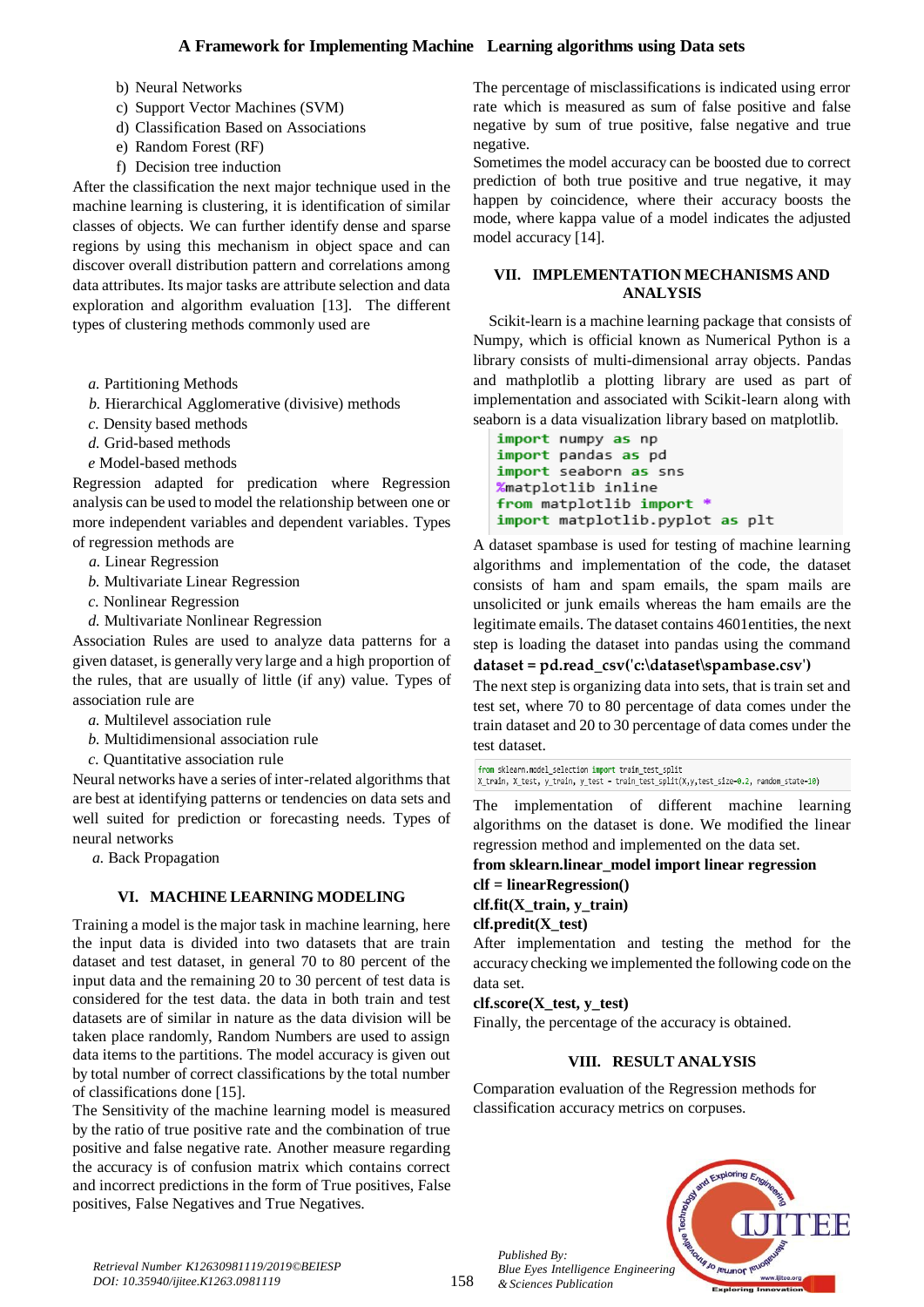| Search          | Met          | Enron | Spam    | Ling | Spa  |
|-----------------|--------------|-------|---------|------|------|
| Techniques      | rics         |       | Assassi | Spa  | m    |
|                 |              |       | n       | m    | base |
| Linear          |              | 96.4  | 87.6    | 93.2 | 92.4 |
| Regression      |              |       |         |      |      |
| Multivariate    |              | 97.1  | 93      | 94.7 | 94.9 |
| Linear          |              |       |         |      |      |
| Regression      |              |       |         |      |      |
| Nonlinear       |              | 96.6  | 94      | 96.6 | 96.2 |
| Regression      |              |       |         |      |      |
| Multivariate    | Accuracy (%) | 97.9  | 94.2    | 95.4 | 97.4 |
| Nonlinear       |              |       |         |      |      |
| Regression      |              |       |         |      |      |
| Modified Linear |              | 98.4  | 96      | 97.9 | 98.9 |
| Regression      |              |       |         |      |      |

#### **IX. GRAPHICAL ANALYSIS**

The machine learning methodology using data mining principles using different packages such as Scikit-learn, pandas, Numpy and mathplotlib is used for graphical analysis using the dataset **spambase.csv.**



### **Graph 1: Bar Graph of Classification of HAM & SPAM**

The Graph based result representation is easier to understand and efficient then representing in tables. In the above graph the classification of ham and spam emails are shown as bar graph representation. In the below graph the Ham emails are classified at 2800 and spam mails are classified around 1800.



**Graph 1: Plotter Graph of Classification of HAM & SPAM**

#### **X. CONCLUSION**

The machine learning mechanism in data mining has been practically implemented in many industries and organizations, including telecommunication industry, banking sector, financial industry, retail industry, insurance industry, and so on. For example, in the financial industry, financial analysts use data mining to build prediction models to identify the patterns that have caused market volatility in history, thereby improving the ability of predicting market volatility. In the retail industry, salespeople can build predictive models through data mining to understand who are most likely to respond to correspondence, thereby increasing sales. When enterprises apply data mining technologies, they should fully understand the advantages and disadvantages of various technologies and methods and select appropriate technologies for specific environments and tasks [16].

#### **REFERENCES**

- 1. A. Nayak, N. K. Sridhar, G. R. Poornima and Shivashankar, "Security issues in cloud computing and its counter measure," 2017 2nd IEEE International Conference on Recent Trends in Electronics, Information & Communication Technology (RTEICT), Bangalore, 2017.
- 2. J. V. Chandra, N. Challa and S. K. Pasupuleti, "Advanced Persistent Threat defense system using self-destructive mechanism for Cloud Security," 2016 IEEE International Conference on Engineering and Technology (ICETECH), Coimbatore, 2016, pp. 7-11.
- 3. J. Vijaya, Chandra Narasimham, M. Ali Hussain, "Data and Information Storage Security from Advanced Persistent Attack in Cloud Computing", International Journal of Applied Engineering Research, 2014.
- 4. S. R. Gomes et al., "A comparative approach to email classification using Naive Bayes classifier and hidden Markov model," 2017 4th International Conference on Advances in Electrical Engineering (ICAEE), Dhaka, 2017, pp. 482-487.
- 5. S. R. Guruvayur and R. Suchithra, "A detailed study on machine learning techniques for data mining," *2017 International Conference on Trends in Electronics and Informatics (ICEI)*, Tirunelveli, 2017, pp. 1187-1192.
- 6. P. Ongsulee, "Artificial intelligence, machine learning and deep learning," *2017 15th International Conference on ICT and Knowledge Engineering (ICT&KE)*, Bangkok, 2017, pp. 1-6.
- 7. M. Xue and C. Zhu, "A Study and Application on MachineLearning of Artificial Intellligence," *2009 International Joint Conference on Artificial Intelligence*, Hainan Island, 2009, pp. 272-274.
- 8. Q. Zhou and Z. Huang, "A Decision-Making Method Using Knowledge-Based Machine Learning," *2012 International Conference on Computer Science and Electronics Engineering*, Hangzhou, 2012, pp. 616-620.
- 9. G. R. Ranganathan, Y. Biletskiy and D. MacIsaac, "Machine Learning for Classifying Learning Objects," 2006 Canadian Conference on Electrical and Computer Engineering, Ottawa, Ont., 2006, pp. 280-283.
- 10. J. V. Chandra, N. Challa and S. K. Pasupuleti, "A practical approach to E-mail spam filters to protect data from advanced persistent threat," 2016 International Conference on Circuit, Power and Computing Technologies (ICCPCT), Nagercoil, 2016, pp. 1-5.
- 11. S. Salehi, A. Selamat and M. Bostanian, "Enhanced genetic algorithm for spam detection in email," 2011 IEEE 2nd International Conference on Software Engineering and Service Science, Beijing, 2011, pp. 594-597.
- 12. A.Chakrabarty and S. Roy, "An optimized k-NN classifier based on minimum spanning tree for email filtering," 2014 2nd International Conference on Business and Information Management (ICBIM), Durgapur, 2014, pp. 47-52.
- 13. Chharia and R. K. Gupta, "Email classifier: An ensemble using probability and rules," 2013 Sixth International Conference on Contemporary Computing (IC3), Noida, 2013, pp. 130-136.



*Retrieval Number K12630981119/2019©BEIESP DOI: 10.35940/ijitee.K1263.0981119*

*Published By:*

*& Sciences Publication*